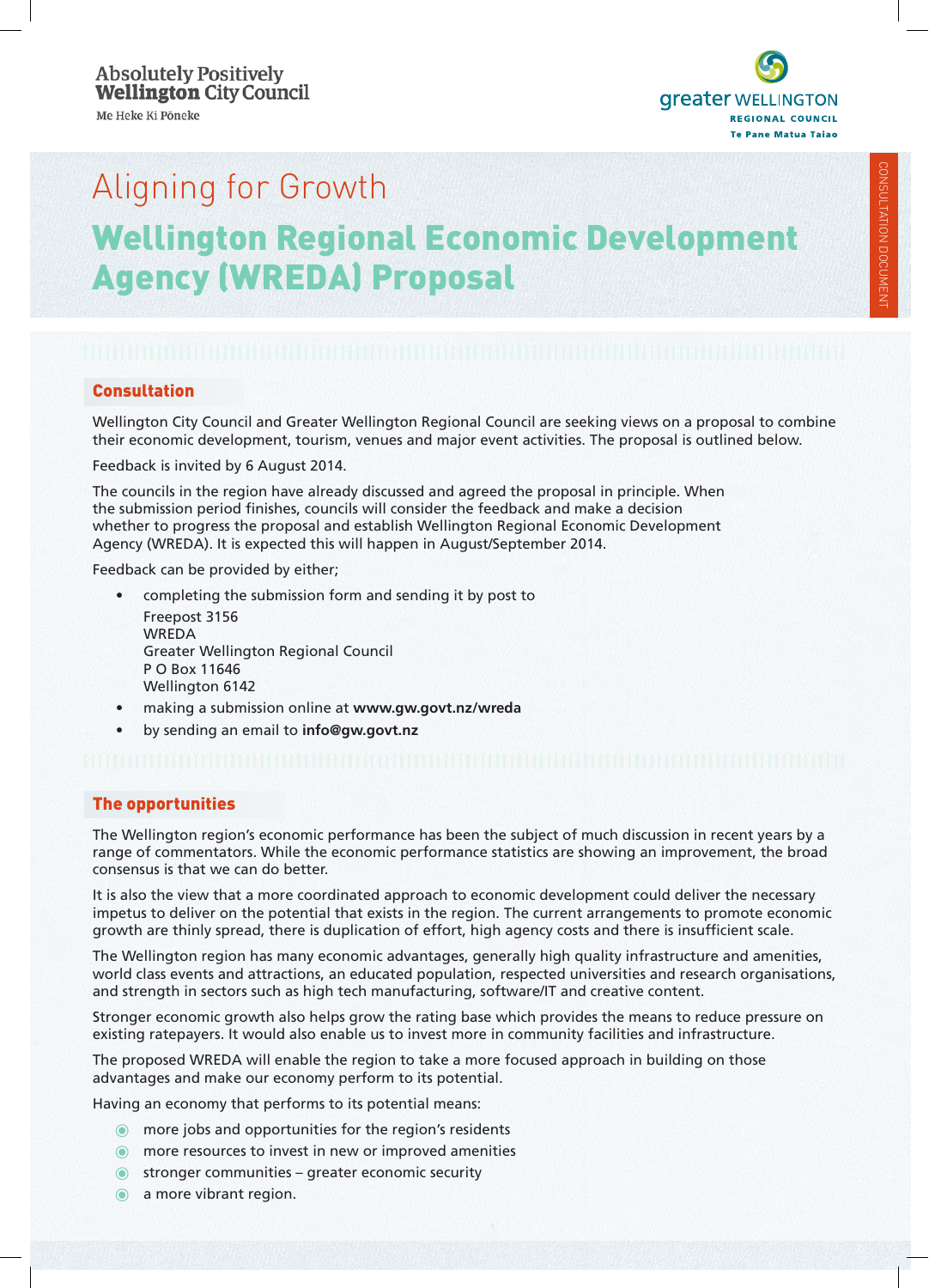# The proposal in a snapshot

It is proposed to combine the economic development activities of Wellington City Council and Greater Wellington Regional Council into a single entity using an existing council controlled organisation to achieve this. As we are not establishing a new council controlled organisation the special consultative procedure is not required.

Greater Wellington Regional Council currently owns Grow Wellington – the region's economic development agency, which was set up in 2007 to promote business growth.

Wellington City Council currently funds separate entities such as Positively Wellington Tourism, Positively Wellington Venues and some other independent economic development activities such as the Destination Wellington programme, major festivals and events.

The new WREDA would be the key provider for all economic and tourism services – but it would not prevent local councils in the region from undertaking their own activities at a local scale.

WREDA would include the functions, and funding, of the following organisations and programmes:

*Wellington City Council*

- **O** Positively Wellington Tourism
- **O** Positively Wellington Venues
- **Major Events (excluding Community Events)**
- **O** Destination Wellington
- **IDED** The business relationship with Westpac Stadium.

*Greater Wellington Regional Council*

- Grow Wellington (and its subsidiary Creative HQ)
- **O** The operational relationship with Westpac Stadium.

With respect to Westpac Stadium, all that would transfer to WREDA is the ongoing event liaison and planning undertaken currently by Wellington City Council. The appointment of trustees will remain with Wellington City Council and the Greater Wellington Regional Council.

WREDA will have a board of suitably qualified and experienced directors who will be overseen by a reconstituted Wellington Regional Strategy Committee. WREDA will have reporting requirements to the Wellington Regional Strategy Committee. Shareholding councils will consider and approve WREDA's statement of intent and Annual Reports on the recommendation of the Wellington Regional Strategy Committee.

Following appropriate consultation it is intended that the staff in the operations noted above will ultimately be employed within WREDA.

# Key criteria to make it work

To ensure the best chance of success, the following overarching criteria have been developed to guide the transition to the new agency and the early years of operations. These include:

- a) current funding streams and dollar amounts are maintained for five years
- b) robust monitoring and evaluation regime set in place to ensure resources are well used, effective and deliver the expected benefits
- c) service and support costs are minimised to maximise investment in economic development activities.

### Anticipated benefits from moving to a single agency

The current economic development arrangements are not broken but nor do they position the region to reach its full economic potential. A single agency would help the region to unlock its economic potential in the following ways:

- a) *Stronger economic leadership* A single agency that prioritises business and wider economic success will be able to provide leadership and a clear sense of direction for the region's economy.
- b) *One voice* Having a single expert agency will allow the region to strengthen its partnerships and speak with one voice when dealing with government, businesses, investors and research providers. It would also assist in leveraging funding.
- c) *Clearer strategic focus*  A single expert agency will be able to set clear priorities and investment decisions, ensuring that funding is used in ways that delivers the best results for ratepayers and the region as a whole.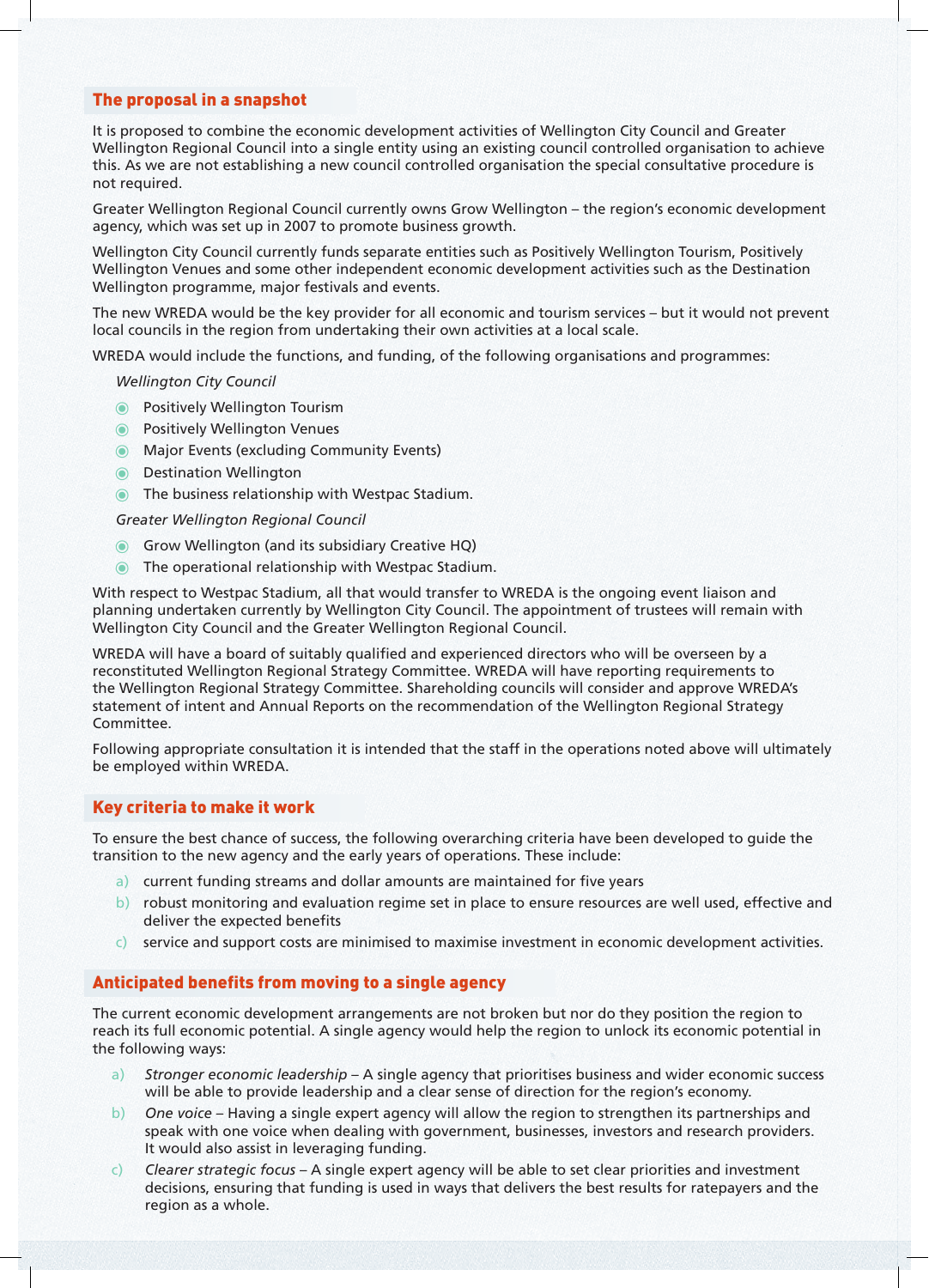- d) *Improved capacity* A single agency will have more resources available to use for projects with potential to unlock the region's economic potential.
- e) *More effective regional promotion* A single agency will be able to promote the region more effectively to businesses, investors, skilled workers and visitors.
- f) *Broader pool of talent*  A single agency will have a wider pool of talent to draw on in areas such as governance, strategic management and business expertise.
- g) *Better use of resources*  Establishing a single agency will reduce duplication in back office functions such as procurement and technology, creating savings which can be directed to improving the region's economic performance.
- h) *Improve perceptions* Having a single agency will improve perceptions of the Wellington region among businesses and investors in terms of doing business.
- i) *Simplify governance* Currently there are multiple boards of directors/trustees, an unwieldy WRS Committee, other council committees and business units within both Wellington City Council and Greater Wellington Regional Council. This would be simplified and streamlined under the proposal

# The proposed structure

WREDA would be a council controlled organisation – this provides the right mix of operational efficiency, shared ownership, focused leadership and direction, and accountability to residents and ratepayers. It would be jointly owned by Greater Wellington Regional Council (20 percent) and Wellington City Council (80 percent).

Political oversight of the agency would be provided by a streamlined Wellington Regional Strategy Committee. The Committee would consider, and recommend to shareholding councils for approval, a single statement of intent developed by WREDA in response to the overall goals and levels of service set by the Wellington Regional Strategy Committee.

The Wellington Regional Strategy Committee will continue to be a committee of Greater Wellington Regional Council but be restructured to reduce the number of members from 14 to 10, with no external (non-councillor) members.

The Wellington Regional Strategy Committee will have membership as follows:

- **The four from Wellington City Council**
- one from Lower Hutt City Council
- one from Upper Hutt City Council
- one from Greater Wellington Regional Council
- one from the Wairarapa councils
- one from Porirua City Council
- **O** one from Kapiti Coast District Council.

The Wellington Regional Strategy Committee would have the following functions:

- a) Monitor the performance of WREDA and its board
- b) Provide governance oversight on WREDA
- c) Set the strategic outcomes required for regional economic development
- d) Review and agree the strategies for achieving the desired outcomes
- e) Review WREDA's statement of intent and recommend (if appropriate) to the shareholders
- f) Respond to changes and economic trends and consider modifications of the desired outcomes
- g) Recommend the appointment of WREDA directors to shareholders.

The Wellington Regional Strategy Committee will commission independent advice if and when required.

# *Board of directors*

WREDA's operations would be overseen by a board of independent directors, appointed for their specific business expertise and other relevant experience. It will be important that the board reflects a range of business sectors relevant to the Wellington context.

The proposal is for eight directors, appointed on merit and with the agreed skill sets.

There will be no elected representatives appointed to the board of directors – political input and oversight will come through the Wellington Regional Strategy Committee which comprises only elected members from the region.